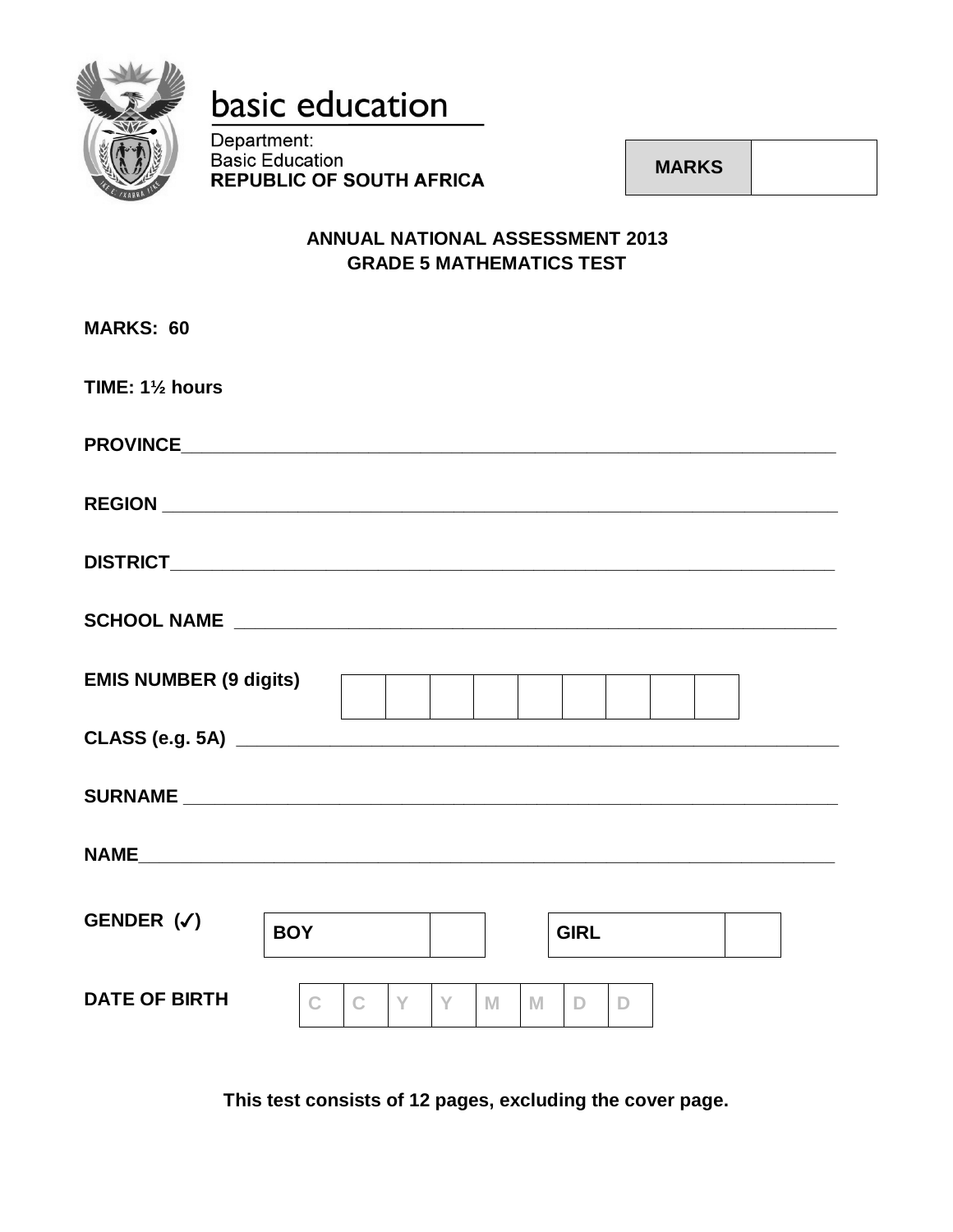#### **Instructions to the learner**

- 1. Read all the instructions carefully.
- 2. Question 1 consists of 8 multiple-choice questions. Circle the letter of the correct answer.
- 3. Answer questions 2 to 21 in the spaces or frames provided.
- 4. All working must be done on the question paper and not on rough paper.
- 5. The test counts 60 marks.
- 6. The test duration is 1½ hours.
- 7. The teacher will lead you through the practice exercise before you start the test.
- 8. You may not use a calculator.

# **Practice exercise**

Circle the letter of the correct answer.

- $8 \times 6 =$
- A 48
- B 84
- C 72
- D 60

You have answered correctly if you have circled  $\begin{pmatrix} 0 & \Delta \end{pmatrix}$  above. A

#### **NOTE:**

- You will answer more questions like the one you have just completed.
- Do your best to answer each question even if you are not sure of the answer.
- Write down the answer that you think is the best and move to the next question.
- When you have answered all the questions on a page, move to the next page.
- Look only at your own work.

**The test starts on the next page.**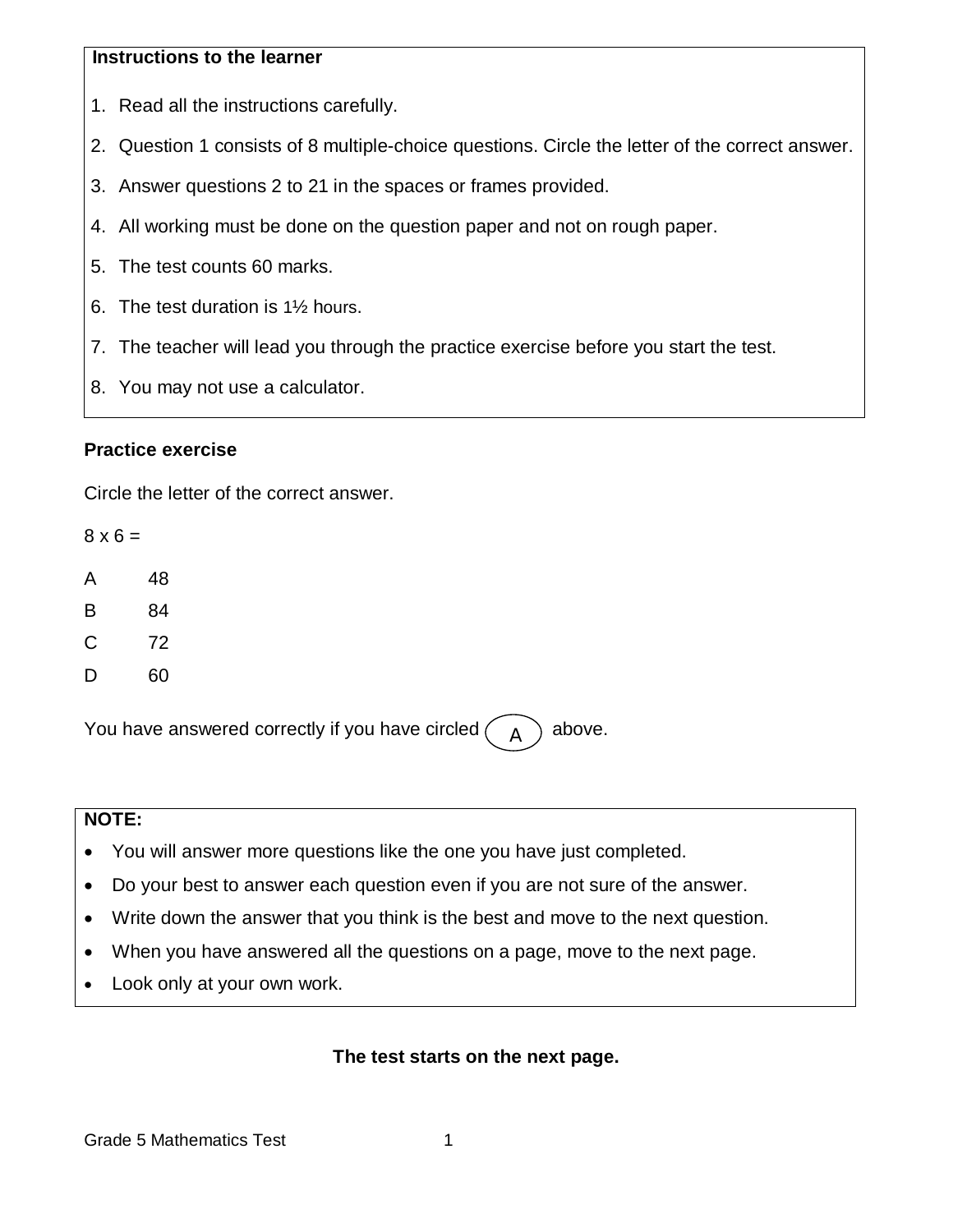- 1. Circle the letter of the correct answer.
	- 1.1 4 500 ; 4 625 ; 4 750 ; 4 875 ; \_\_\_\_\_\_\_\_\_ ; 5 125.

The missing number in the above number sequence is:

- A 4 975
- B 5 000
- C 5 050
- D  $5025$  (1)
- 1.2 Which number consists of the following:

 $6H + 4Th + 2T + 9Tth + 5U?$ 

- A 49 625
- B 94 265
- C 94 562
- D 94 625 (1)

1.3



The above shape is called a/an …

- A hexagon.
- B pentagon.
- C heptagon.
- D octagon. (1)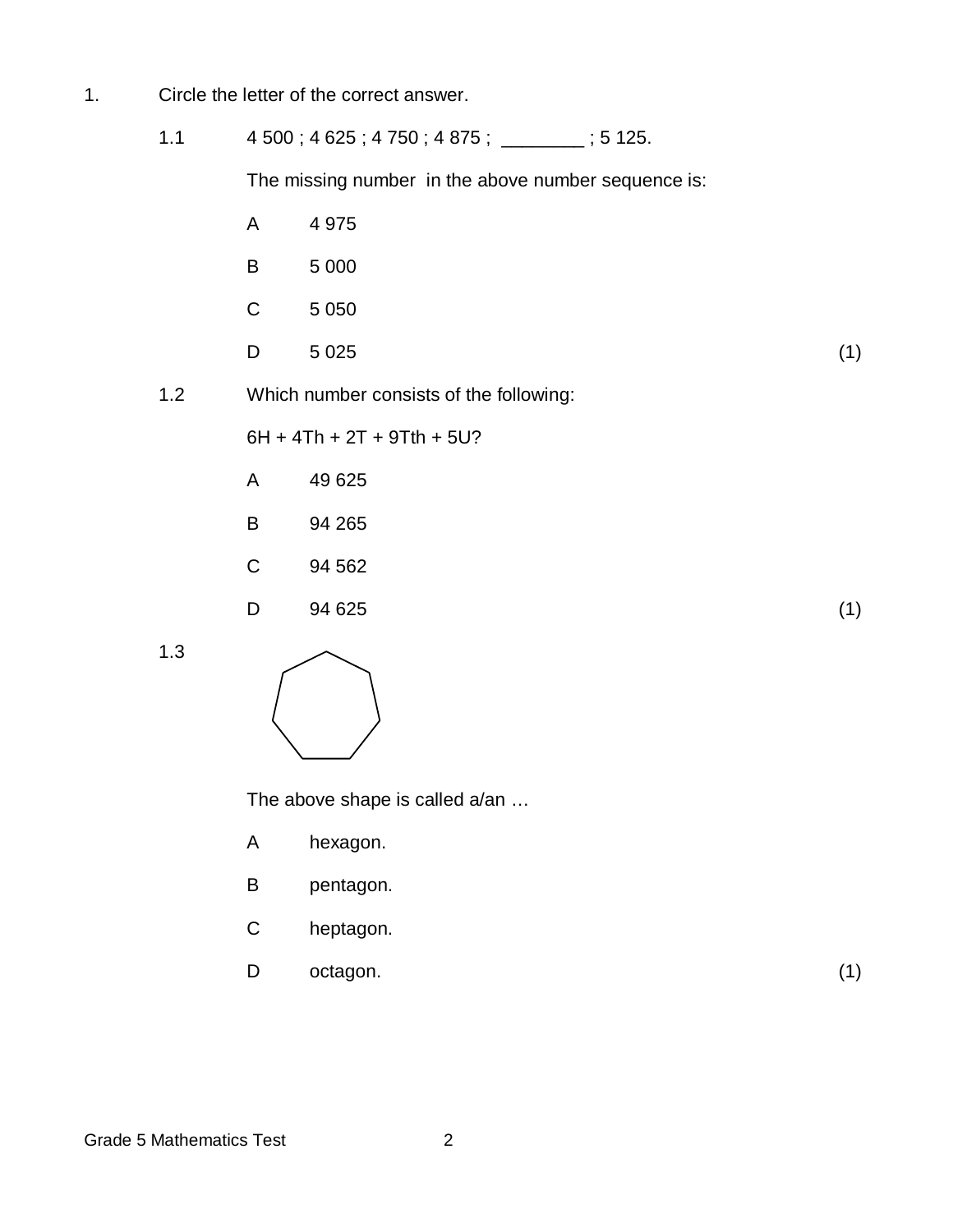1.4 The third multiple of 12 is:

A B C D 24 36 48

 $12$  (1)

# 1.5



The above object has …

- A only flat faces.
- B only curved faces.
- C curved and flat faces.
- D no faces. (1)
- 1.6 The distance from Johannesburg to Cape Town is 1 405 …
	- A millimetres.
	- B kilometres.
	- C centimetres.
	- D metres. (1)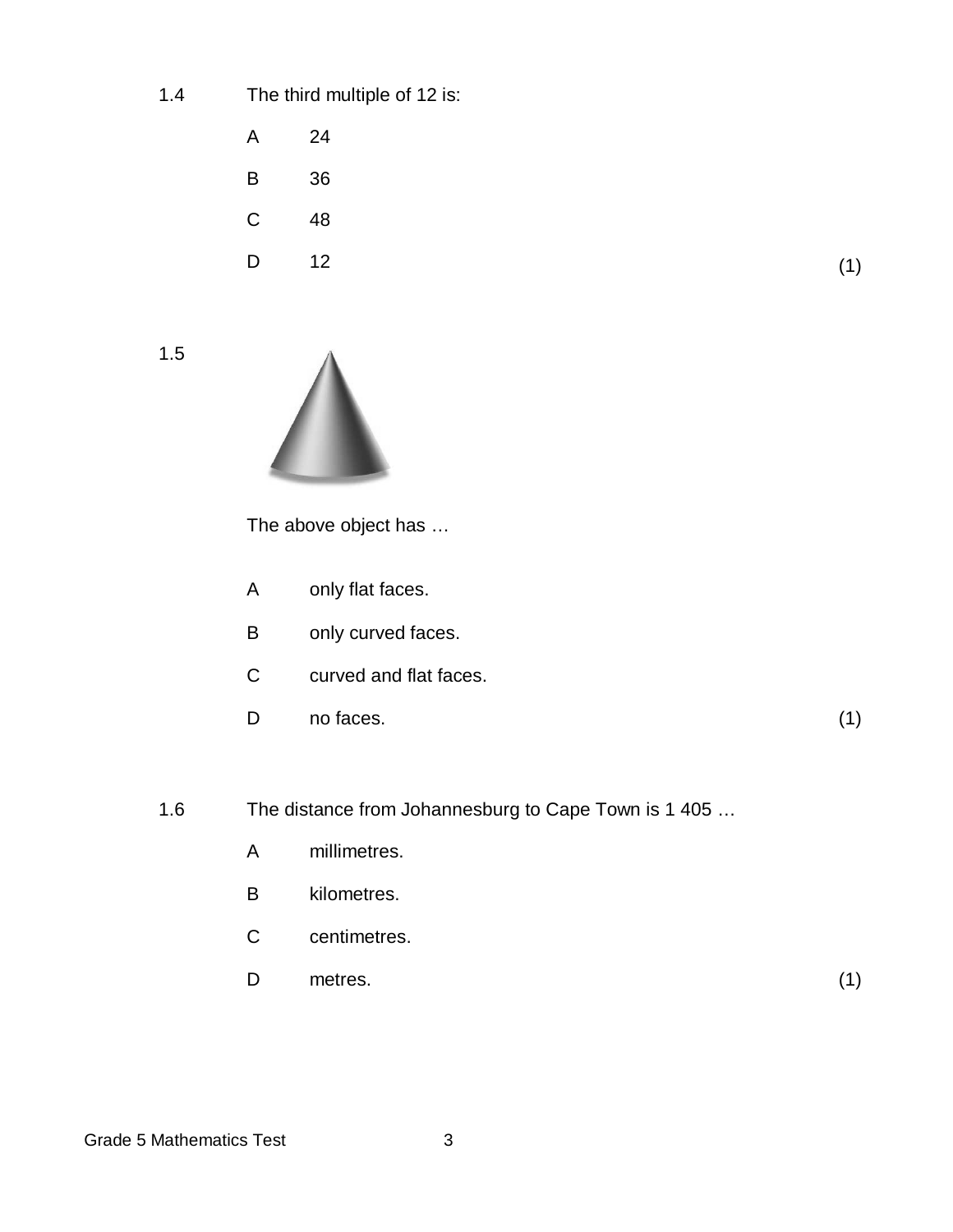

The mass of the sugar shown on the above scale is:

- A 850 g
- B 85 g
- C 850 kg
- $\mathsf D$  $805 g$  (1)

1.8

1.7



Which one of the following 2-D shapes shows the front view of the above 3-D object?

A



B

C



D

(1)

Grade 5 Mathematics Test 4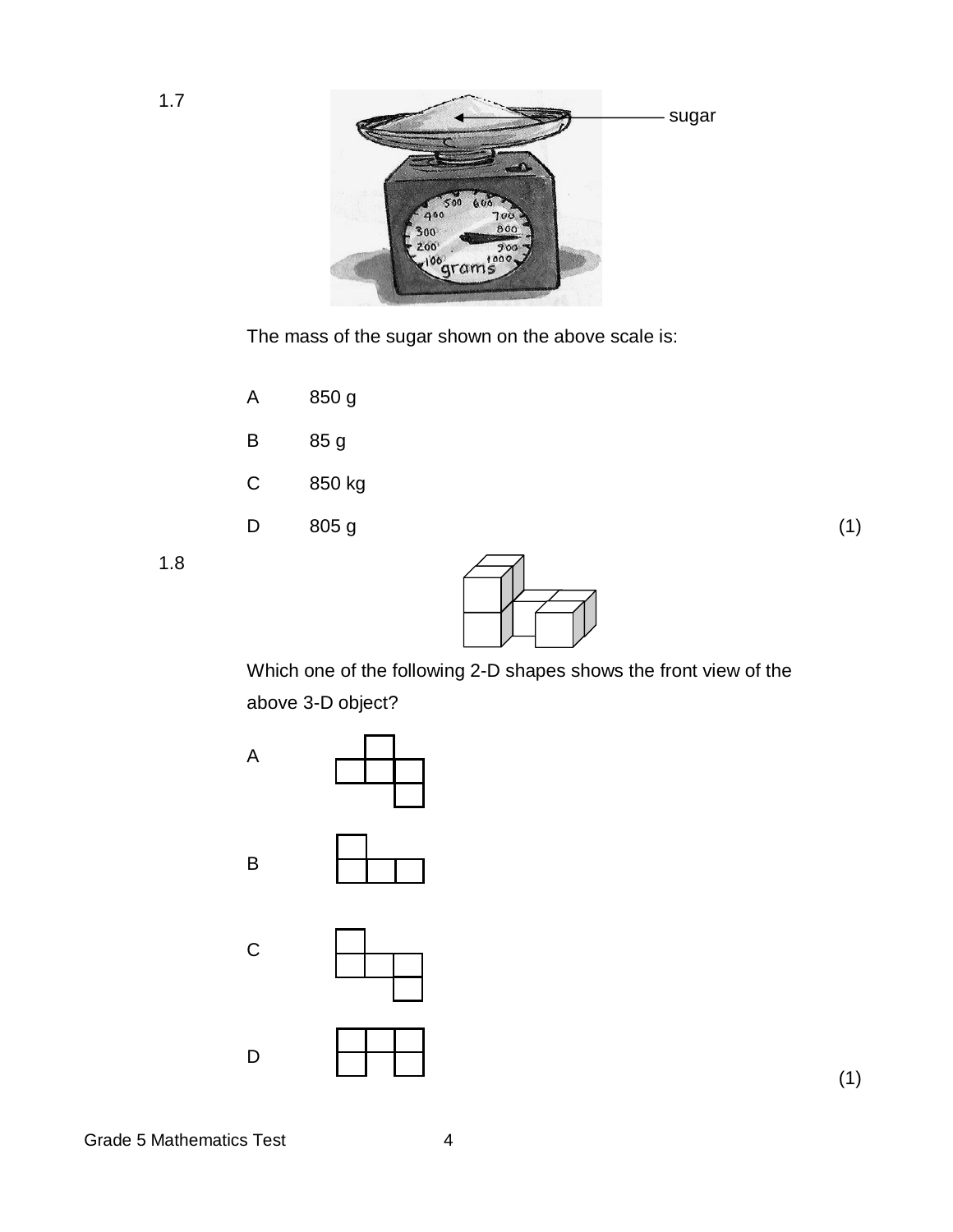2. Complete: 3. Write down the value of the underlined digit in the number 273 456.  $\overline{\phantom{a}}$  (1) 2.1 2.2  $33754$  rounded off to the nearest  $5 \approx$ 99 999 rounded off to the nearest 1 000  $\approx$  \_\_\_\_\_\_\_\_\_\_\_\_\_\_ (1) (1)

4. Replace the **\*** by **>** , **<** or **=** to make the following statement true:

$$
\frac{3}{8} \times \frac{1}{2} \quad \qquad (1)
$$

- 5. Which factor of 18 is missing in the list 1, 2, 3, 4, 6, 18? \_\_\_\_\_\_\_\_\_\_\_\_\_\_\_\_
- 6. Balls are arranged in groups as indicated in the table below. Fill in the missing numbers on the table.

| Group              |   |  |         |  |
|--------------------|---|--|---------|--|
| Number of<br>balls | 5 |  | г,<br>ິ |  |

7. True or False?

| 7.1 | $51 + 22 = 22 + 51$                    |  |
|-----|----------------------------------------|--|
| 7.2 | $24 \div 5 = 5 \div 24$                |  |
| 7.3 | $3(5+6) = (3 \times 5) + (3 \times 6)$ |  |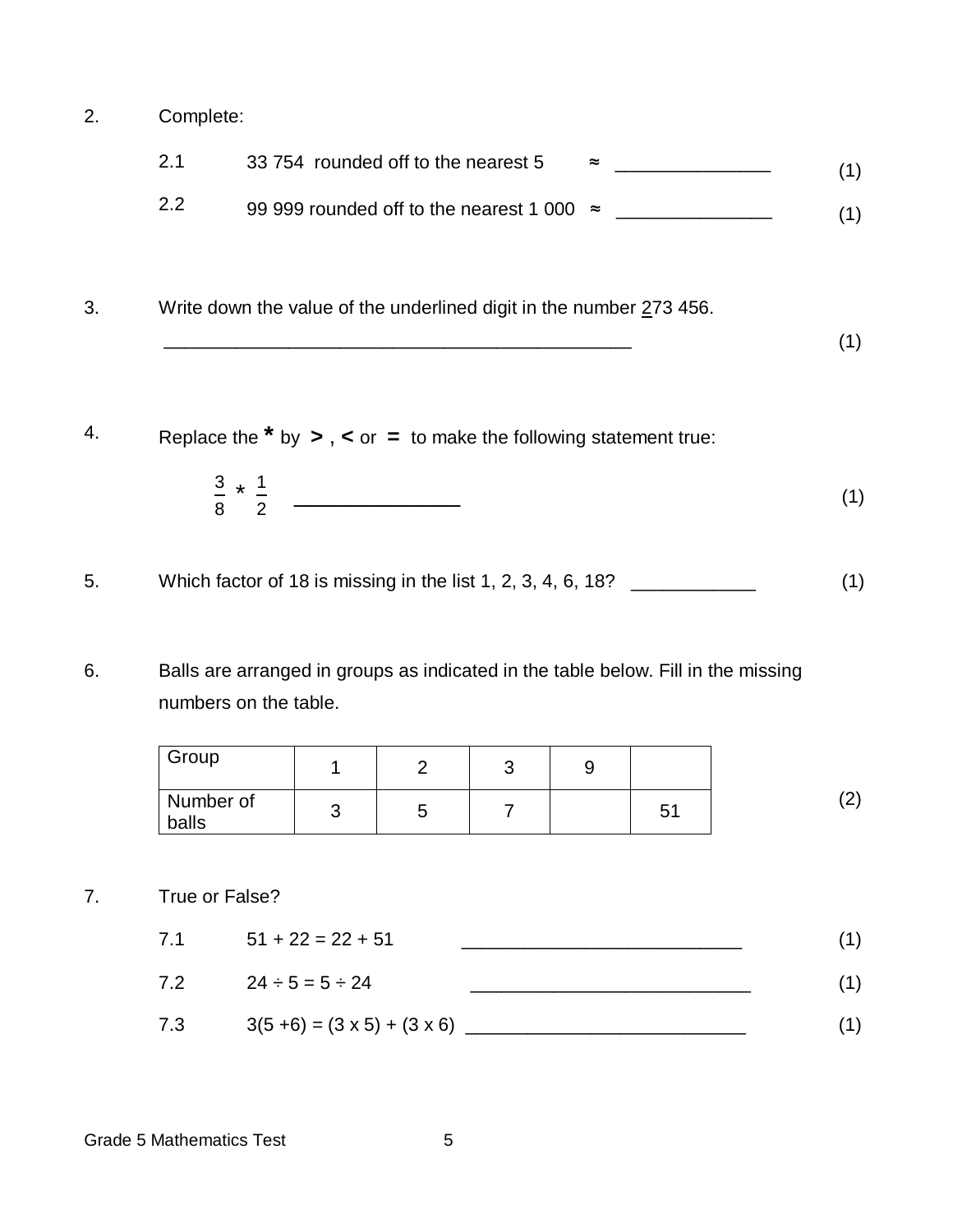- 8. Calculate the answers for questions 8.1–8.6.
	-
	- $8.1$  11 523 + 21 275 + 7 356

# 8.2 69 157 - 17 239



(2)

(2)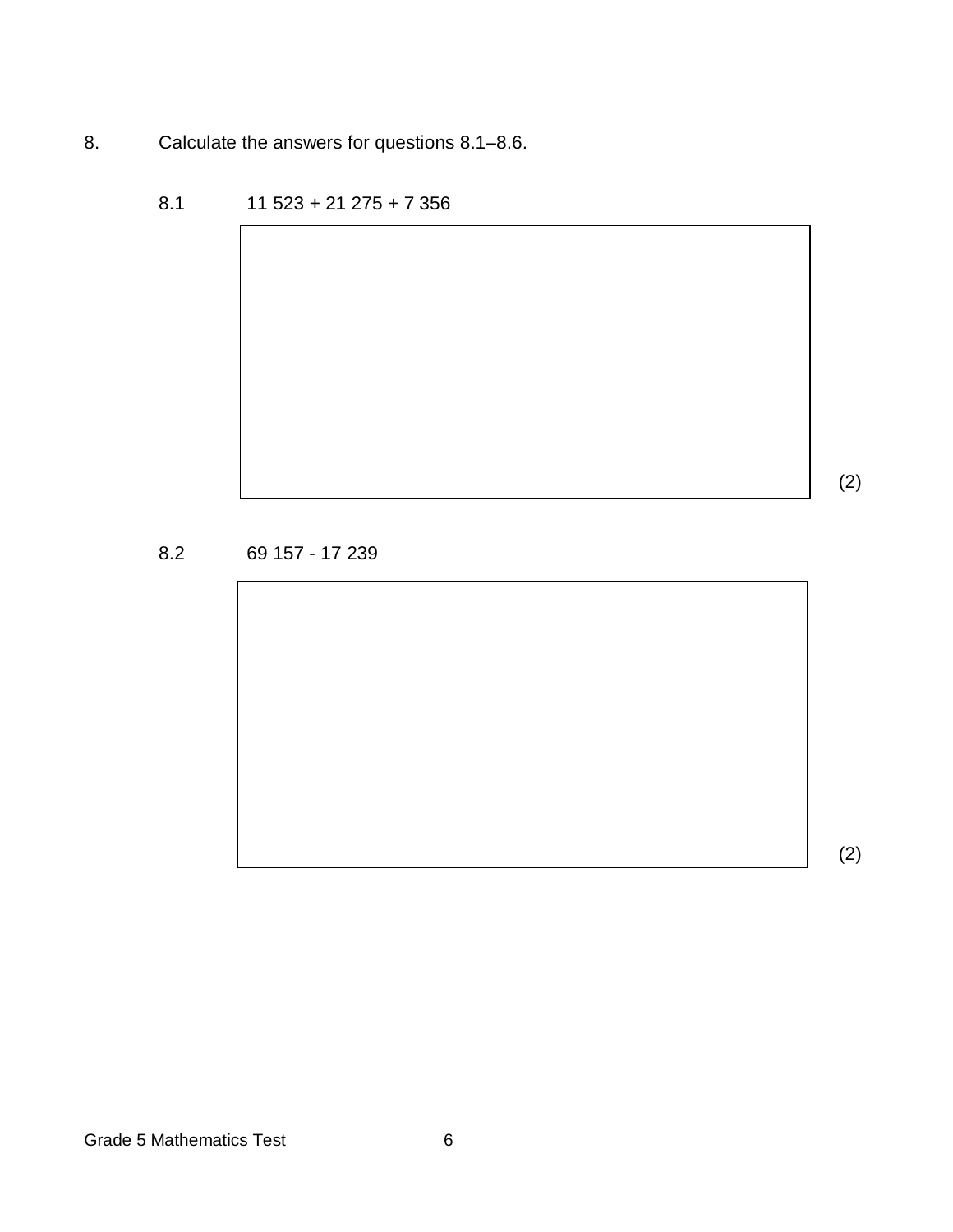(3)

8.4  $737 \div 9$ 

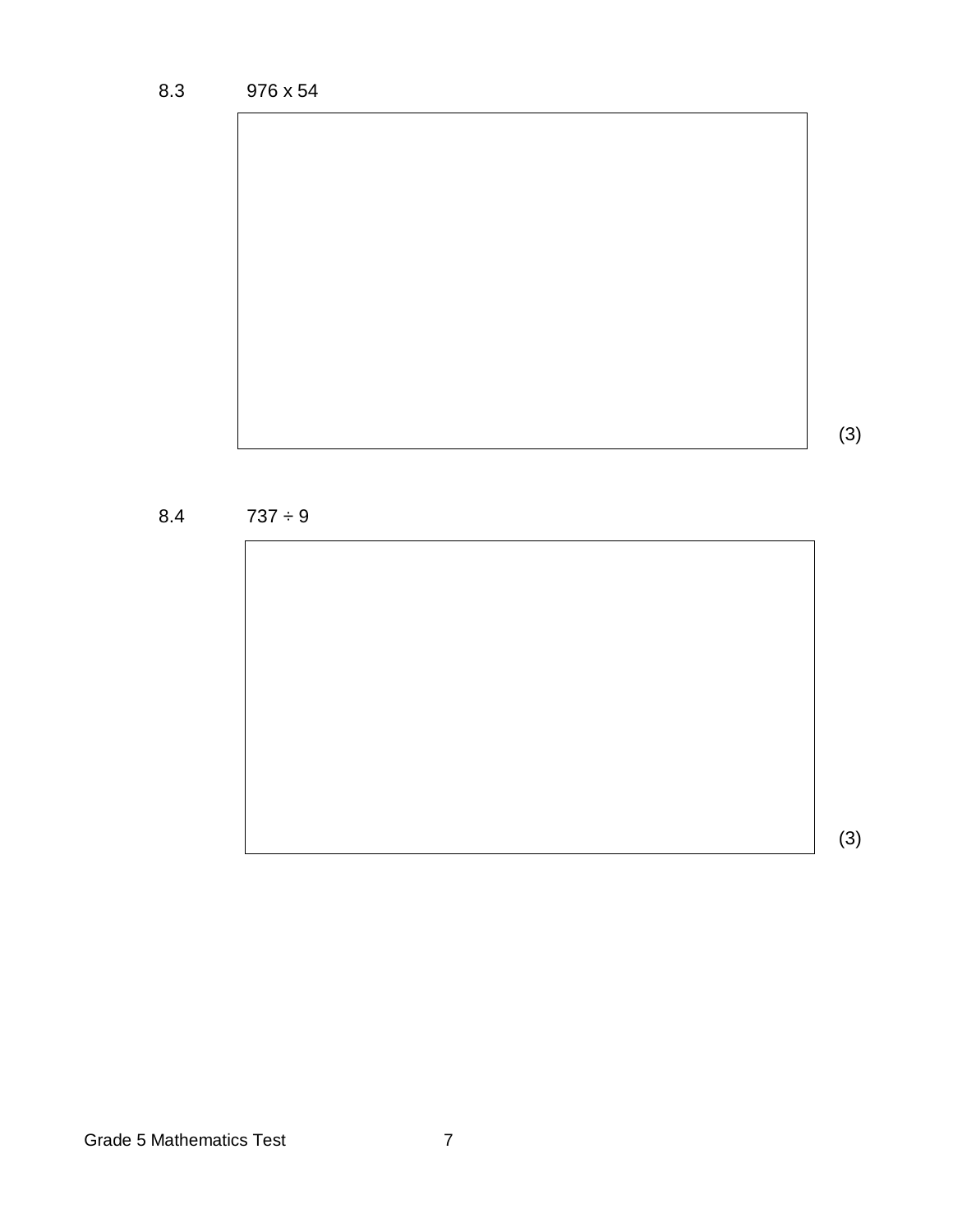(2)

 $8.6$ 

3

1



9. What will the next number in the number pattern be?

 $1$ ;  $3$ ;  $2$ ;  $4$ ;  $3$ ;  $5$ ; \_\_\_\_. (1)

10. Draw the first 2 diagrams in the following diagram pattern:

$$
\begin{array}{ccc} & \circ & \circ & \circ & \circ \\ & & \circ & \circ & \circ \end{array}
$$
 (2)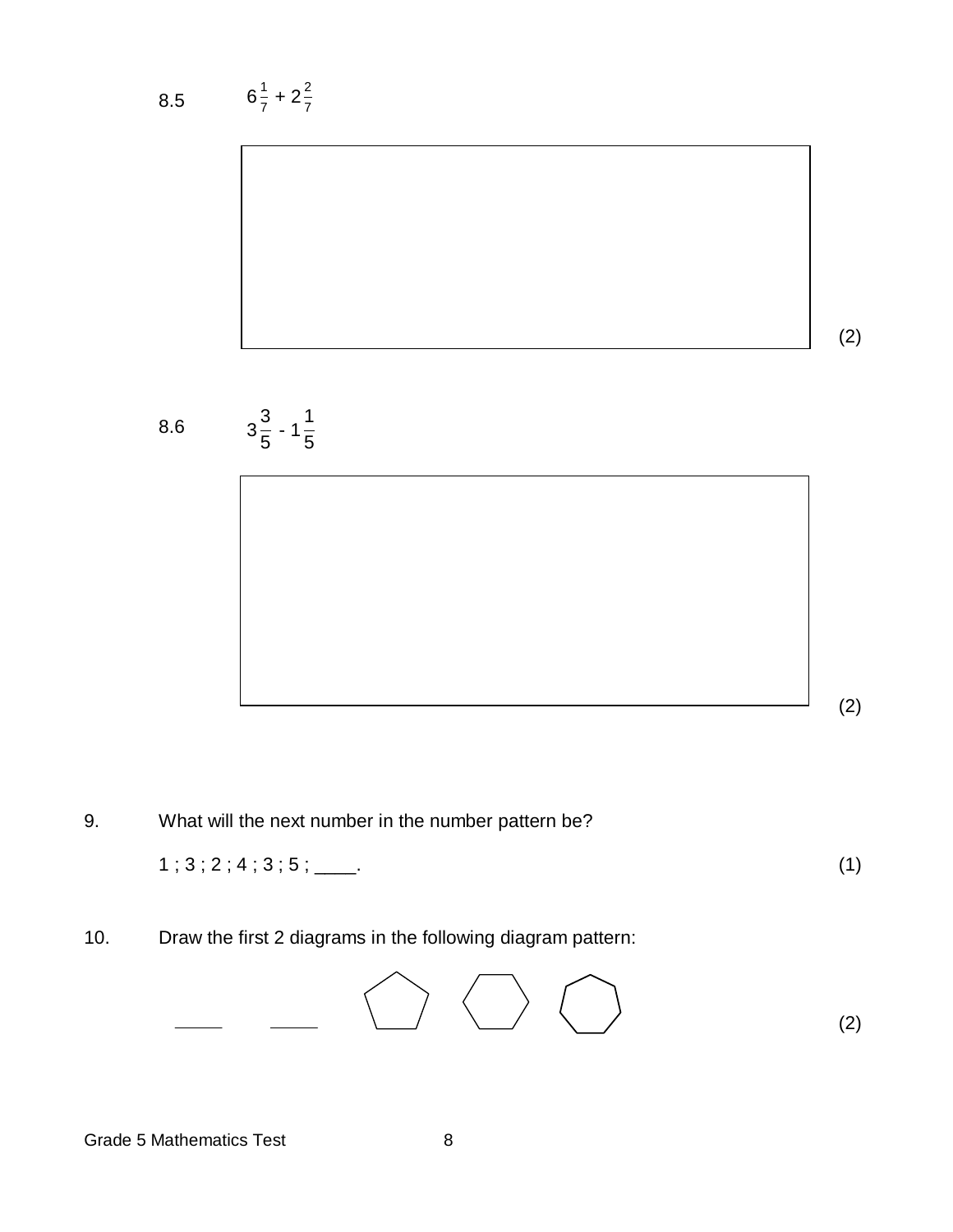11. Mr Mabuzi earned R4 200 for working 60 hours. How much did he earn per hour?

(2)

12. Write an open number sentence for the following sum: The sum of four numbers is 20 500. Three of the numbers are 2 341, 578 and 10 690. What is the fourth number?

\_\_\_\_\_\_\_\_\_\_\_\_\_\_\_\_\_\_\_\_\_\_\_\_\_\_\_\_\_\_\_\_\_\_\_\_\_\_\_\_\_\_\_\_\_\_\_\_\_\_\_\_\_\_\_\_\_\_\_\_\_\_\_ (2)

13. Mr Abrahams bought tickets for the Justin Bieber concert for the 4 members of his family at R320 each. How much did the 4 tickets cost altogether?

(2)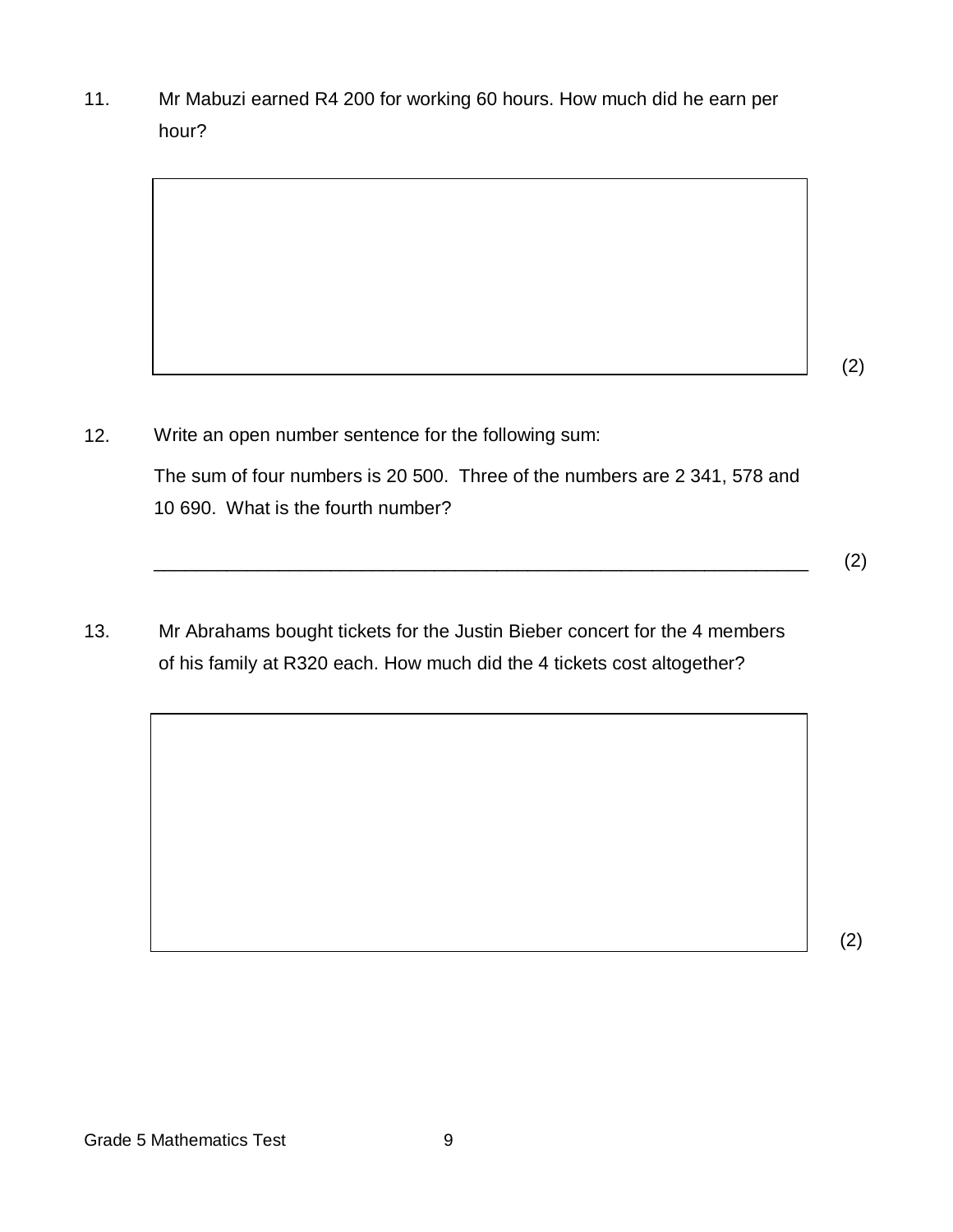14. Complete the table:

| <b>Object</b> | Name of                 | <b>Number</b> | Name the shape(s) of |
|---------------|-------------------------|---------------|----------------------|
|               | object                  | of faces      | the faces            |
|               | Square-based<br>pyramid |               |                      |

15. Draw the reflection of the quadrilateral on the dotted line.



(1)

(3)

16.



Write the time on the above digital clock face in analogue time.

Grade 5 Mathematics Test 10

 $\hspace{2cm} (1)$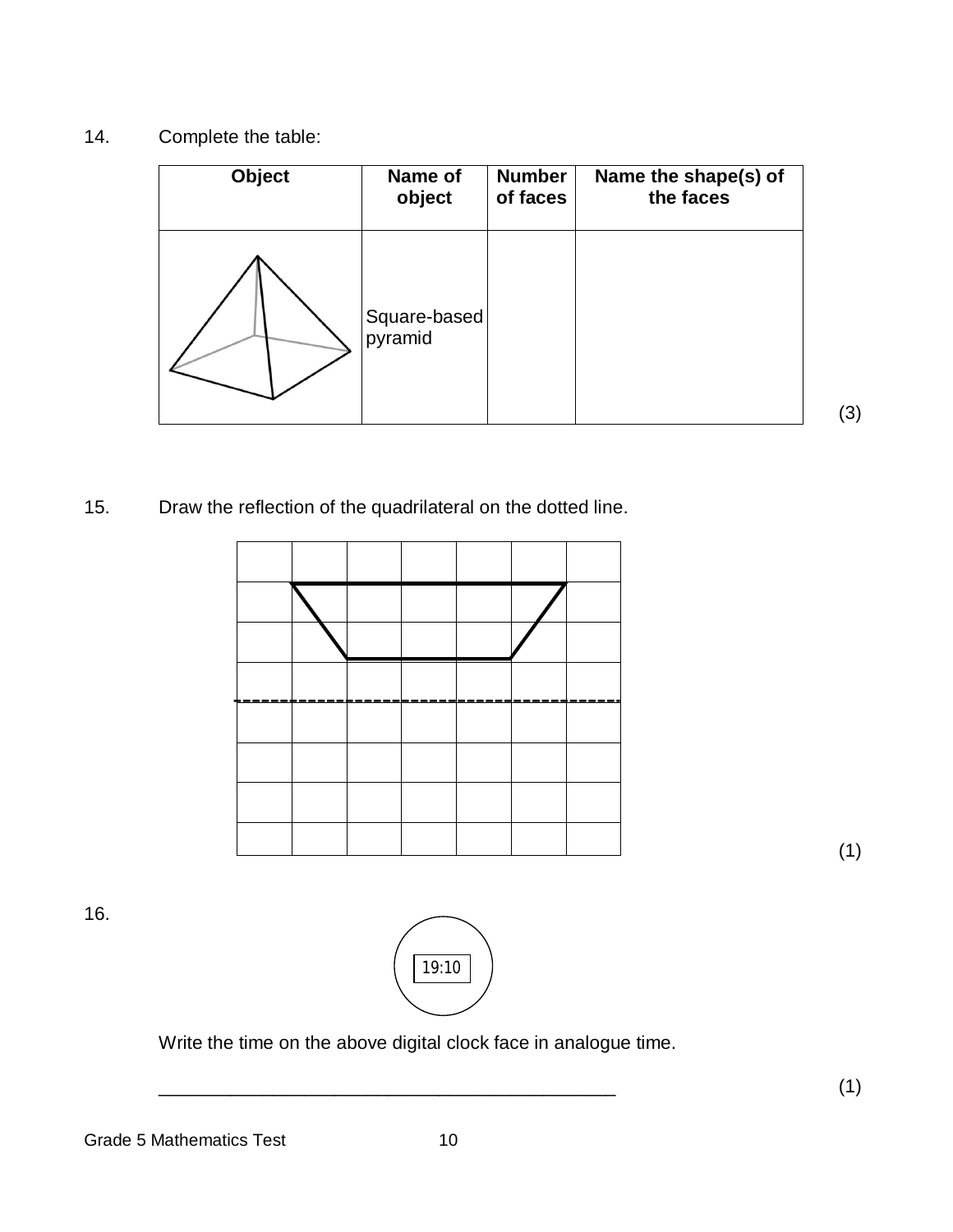17. Use the list of the times taken by 4 athletes in a race to answer the question that follows.

| Name of athlete | <b>Time taken</b> |
|-----------------|-------------------|
| Kayla           | 41:15 sec         |
| Zaheda          | 40:45 sec         |
| Faeeza          | 38:10 sec         |
| . indi          | 39:40 sec         |

What is the time difference between the runner who came first and the runner who came fourth?

18. Complete:  $3\,460\,\mathrm{m}\ell = \underline{\hspace{1cm}}\ell \underline{\hspace{1cm}} m\ell$ . (2)

19. Look at the following weather chart below and answer the questions that follow.

| <b>WEATHER CHART</b> |                     |                              |  |  |
|----------------------|---------------------|------------------------------|--|--|
|                      | <b>MONDAY</b>       | <b>TUESDAY</b>               |  |  |
| Durban               | $17^0C - 9^0C$      | $22^0C - 26^0C$              |  |  |
|                      |                     |                              |  |  |
| Cape Town            | 11 $^0$ C-15 $^0$ C | $15^{0}$ C-17 <sup>0</sup> C |  |  |
|                      |                     |                              |  |  |

19.1 What was the maximum temperature in Durban on Monday?

19.2 What was the minimum temperature in Cape Town on Tuesday?

 $\qquad \qquad \textbf{(1)}$ 

Grade 5 Mathematics Test 11

(2)

 $\qquad \qquad \textbf{(1)}$